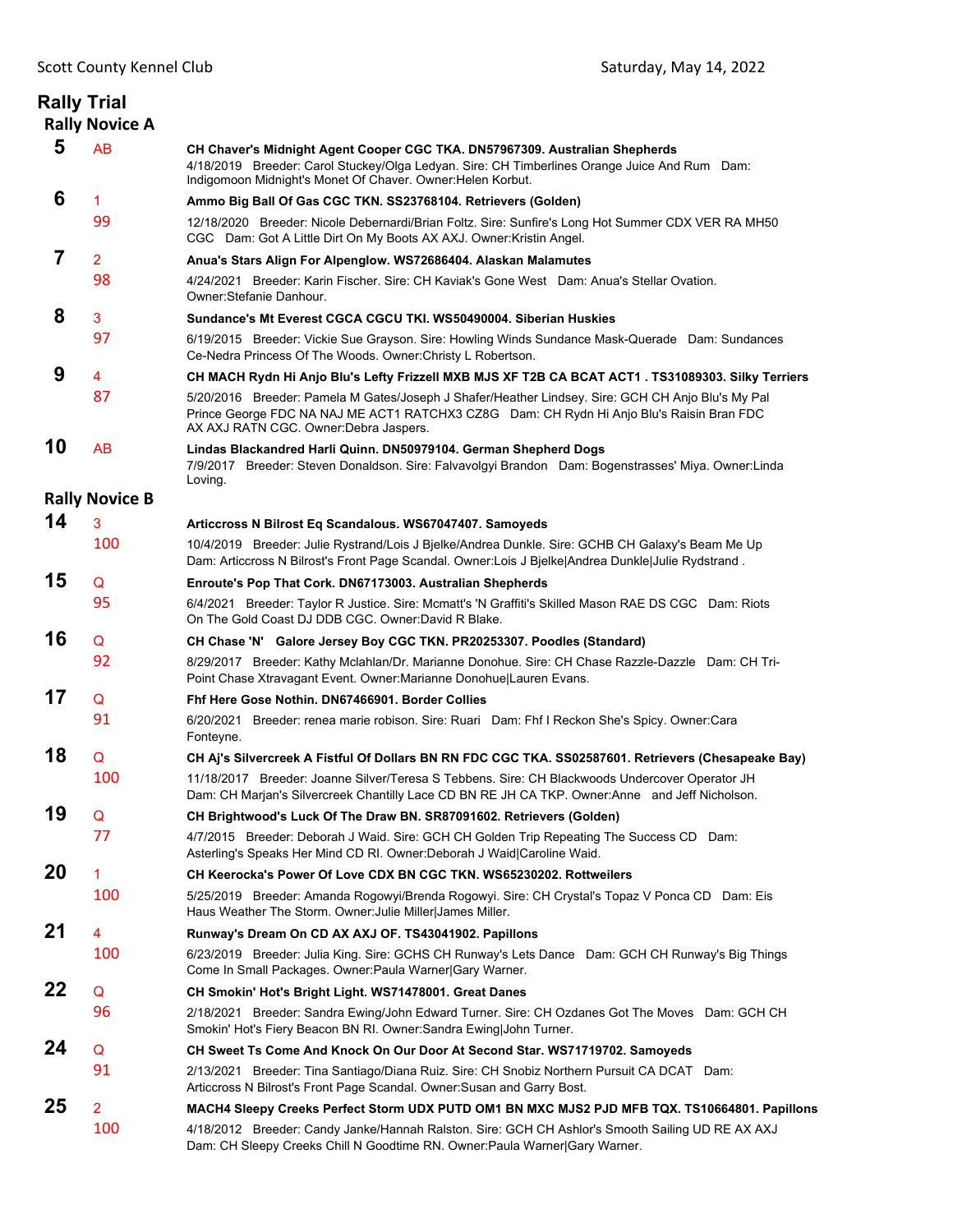|    | <b>Rally Intermediate</b> |                                                                                                                                                                                                                                         |
|----|---------------------------|-----------------------------------------------------------------------------------------------------------------------------------------------------------------------------------------------------------------------------------------|
| 23 | $\mathbf{1}$              | CH Wathaman's Easy By Nature. WS69318201. Rottweilers                                                                                                                                                                                   |
|    | 100                       | 11/19/2019 Breeder: Kim Zippel. Sire: CH Esmonds God Of All RN DSA Dam: CH Wathaman's Zest For<br>Life CDX RE TKI. Owner: Sue Bowman.                                                                                                   |
| 28 | Q                         | Dortmunder Lager RN. MA91337101. All American Dog                                                                                                                                                                                       |
|    | 89                        | 10/17/2020 Breeder: UNASSIGNED. Sire: Unknown Dam: Unknown. Owner:Cara Fonteyne.                                                                                                                                                        |
| 29 | 3                         | Wakemup Rise To Your Dreams BN RN OA OAJ OF. SS14326904. Retrievers (Golden)                                                                                                                                                            |
|    | 100                       | 9/11/2019 Breeder: Beth Ericson, Sire: OTCH23 MACH3 Webshire's Takoda Code Talker VCD3 UDX26<br>OGM RE JH MXC PA Dam: Spirits Bad Habit At Wakemup CD RN. Owner: Nancy Peterson.                                                        |
| 30 | Q                         | Taga's Calamity's Silver Lining RN CGC TKI ATT. DN61959501. Australian Shepherds                                                                                                                                                        |
|    | 97                        | 4/10/2020 Breeder: Toni Robbins. Sire: Risingstar Turnin Heads @ X'Sells Dam: Taga Sweet Life<br>Revenge. Owner: Susan Sherwood.                                                                                                        |
| 31 | Q                         | Hetty King RN. MA91337301. All American Dog                                                                                                                                                                                             |
|    | 87                        | 10/17/2020 Breeder: UNASSIGNED. Sire: Unknown Dam: Unknown. Owner:Cathy Burns. Cara Fonteyne                                                                                                                                            |
| 32 | Q                         | Yank Vom Wapsi RN SWA SCE SEE SHDA CGC TKN. PAL276505. Deutscher Wachtelhund                                                                                                                                                            |
|    | 98                        | 12/15/2015 Breeder: Sire: Dam: Owner: Roberta Fersch.                                                                                                                                                                                   |
| 33 | $\overline{2}$            | Kalista's By The Book BN RN CGC TKI. WS67885405. Portuguese Water Dogs                                                                                                                                                                  |
|    | 100                       | 4/3/2020 Breeder: Nicole Bearman/Linda K Hunt. Sire: CH Hunter Walking On Water Dam: GCHB CH<br>Kalista's What A Catch RI OA OAJ NF TKI. Owner: Tracy Kittrell Paula Kerezsi Linda Hunt.                                                |
| 34 | 4                         | Cedarwood's Once Upon A Time UDX PCDX OM2 BN GN VER RI. DN39640408. Australian Shepherds                                                                                                                                                |
|    | 100                       | 5/22/2014 Breeder: Deborah J Cocciola-Wofford. Sire: CH Revelaire Ez Ryder By Stargate Dam: CH<br>MACH4 Cedarwoods Savanna Winds R Hot 4 Ewe UD RAE HT MXB2 MJG2 NF D. Owner:Melinda<br>Wichmann.                                       |
| 38 | Q                         | CH Bnj's Rock Creek Hooked On A Feeling RN JH BCAT SCN CGC TKA. SR94620601. Pointers (German Shorthaired)                                                                                                                               |
|    | 97                        | 8/18/2016 Breeder: Beth DeVries. Sire: GCH CH Suma's All For Pure Fun JH Dam: Rockiheidts Flwrcrk<br>True Liberty RN CGC TKN. Owner: Maria Appel Beth Devries Travis Appel.                                                             |
|    | <b>Rally Advanced B</b>   |                                                                                                                                                                                                                                         |
| 40 | <b>AB</b>                 | Goodwin Tri A Classic Shelby RE CGC. DN56767104. Shetland Sheepdogs<br>6/2/2018 Breeder: Chris Goodwin. Sire: CH Belmark Drum Roll Please Dam: Karmuns-Goodwin Away We<br>Go. Owner: Julie King.                                        |
| 43 | $\overline{2}$            | OTCH6 MACH Albee Flying Solo UDX6 PCDX OGM BN GN GO RM RAE MXB MJB T2B. DN37526105. Shetland Sheepdogs                                                                                                                                  |
|    | 100                       | 6/11/2013 Breeder: Tami L Grabill. Sire: NAC AGCH MACH5 My-T-Hi Impossible Dream MXS2 PDS<br>MJS2 PJS MXP2 MJP MFS Dam: Buehneman's Dinah. Owner: Alice Drexler.                                                                        |
| 44 | 3                         | Broken Tree's Indigo Illaroo CD BN RE DDB. DN31137206. Australian Shepherds                                                                                                                                                             |
|    | 98                        | 5/15/2011 Breeder: Michael E Mayhew/Mari Flippen/Kristie Perry Kingsland/Carol Green. Sire: Ausjo's<br>Extraordinary Gentleman Dam: Aussjo's Glowing Ember At Brokentree. Owner: Jamie Popper.                                          |
| 49 | 1                         | OTCH MACH Double Helix Love Will Thaw UDX5 OM9 BN GN VER RM RAE2 MXS M. WS49487107. Samoyeds                                                                                                                                            |
|    | 100                       | 9/21/2014 Breeder: Robinette Dunahugh-Ralston/Vicki Dice. Sire: CH Chronicle's Hobomok Dam: GCH<br>CH Double Helix Live From The Piston Cup. Owner: Mary Drexler.                                                                       |
| 54 | AB                        | Eclipse Starry Night RN. RN35406105. Airedale Terriers<br>7/3/2020 Breeder: Christie Williams. Sire: Country Life's Ohuivo Doc Holliday NA Dam: Neon Eclipse Von<br>Erikson CD BN RI OA OAJ XF. Owner: Janis Lonergan. John Lonergan    |
| 57 | Q                         | Lost Creek Harper CD RN SH CGC. SS00378306. Retrievers (Golden)                                                                                                                                                                         |
|    | 88                        | 6/24/2017 Breeder: Susan V Lister. Sire: Max Q Saint Louie RN MH Dam: Celtic Eryn Of Innisfree JH.<br>Owner: Dr Nels Calvert linda calvert.                                                                                             |
| 58 | Q                         | CH Happy Tail'S-Anscha Dressed For Success BN RI CGC TKN. WS58677101. Boxers                                                                                                                                                            |
|    | 83                        | 10/20/2017 Breeder: Eugenia Koshiol/Amy C. Bieri/Ann Schach. Sire: GCHG CH Shadigee's Sequel To<br>Legends Dam: GCH CH Jokar's N Happy Tail's Blonde Moments CD RE MX MXJ. Owner:Ann Schach rose<br>northcutt amy bieri eugenia kpshol. |
| 59 | 4                         | <b>Esmonds Forthelove Ofthegame BN RI ACT1. WS57125401. Rottweilers</b>                                                                                                                                                                 |
|    | 93                        | 12/18/2016 Breeder: Tammy Ausloos/Ann Felske-Jackman. Sire: GCH CH RACH Halo's California<br>Dreamin' CD RM4 RAE3 TD SWN SCA SIA SEA Dam: GCH CH Esmonds Ringside Gossip RN NA OAJ<br>OF. Owner:Sue Bowman.                             |